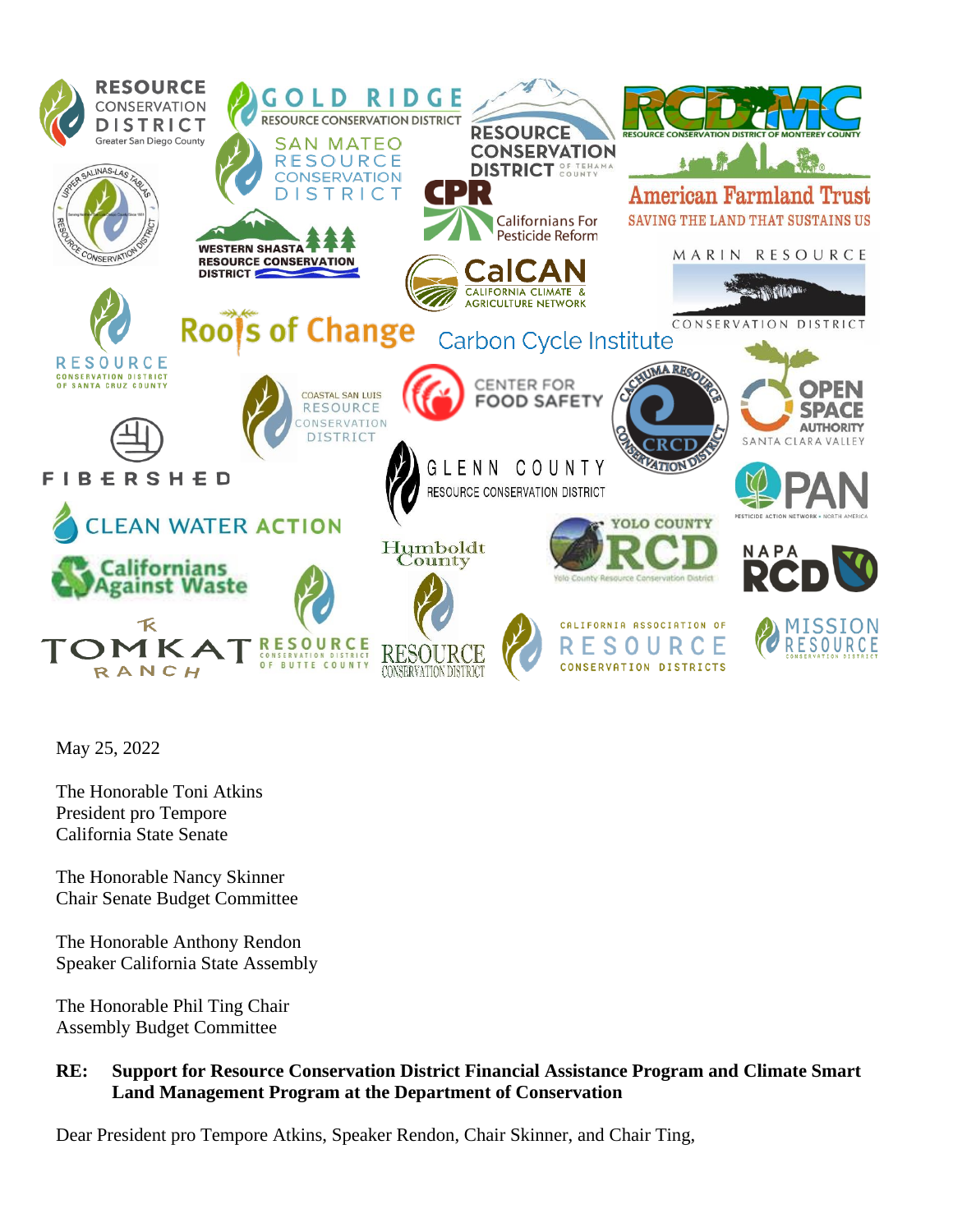On behalf of the undersigned organizations, we are writing **in strong support of Assemblymember Aguiar-Curry's budget request for \$10 million over two years for the Resource Conservation District Financial Assistance Program at the Department of Conservation (DOC)**. This program provides critical funding to RCDs that enables them to expand their programs and services at the local level.

California is home to 95 RCDs that serve rural, urban, and suburban populations throughout the state. RCDs are comprised of conservation professionals and local experts committed to seeing our communities thrive and build resilience to the impacts of climate change, and many RCDs have extensive experience working in communities on a multitude of natural resources issues including but not limited to wildfire protection, forest health, defensible space, soil health, water efficiency, and watershed restoration. Increasing the capacity of RCDs will enable more RCDs to better implement the State's investments in natural resource protection and climate change.

Additionally, **we support the Administrations' proposed \$20 million investment in a "Climate Smart Land Management Program" at the DOC**. This program is included in the Administration's proposed expenditure plan for the \$768 million "multi-benefit and nature based solutions set aside" included in the 2021-22 Climate Resilience Package. The intent of this DOC program is to provide technical assistance and capacity grants to organizations working to achieve the goals outlined in *Pathways to 30x30* and the *Natural and Working Lands Climate Smart Strategy.*

We respectfully request the Senate and the Assembly support both programs and include them in the 2022-23 State Budget.

Sincerely,

Farer Buch

Karen Buhr Executive Director California Association of Resource Conservation Districts

Kandi Manhart Executive Officer Glen County RCD

Brittany Jensen Executive Director Gold Ridge RCD

Lucas Patzek Executive Director Napa County Resource Conservation District

Kellyx Nelson Executive Director San Mateo Resource Conservation District Ann Baldridge Executive Director RCD of Greater San Diego County

Devin Best Executive Director Upper Salinas - Las Tablas RCD

Paul Robins Executive Director Resource Conservation District of Monterey County

Lisa Lurie Executive Director RCD of Santa Cruz County